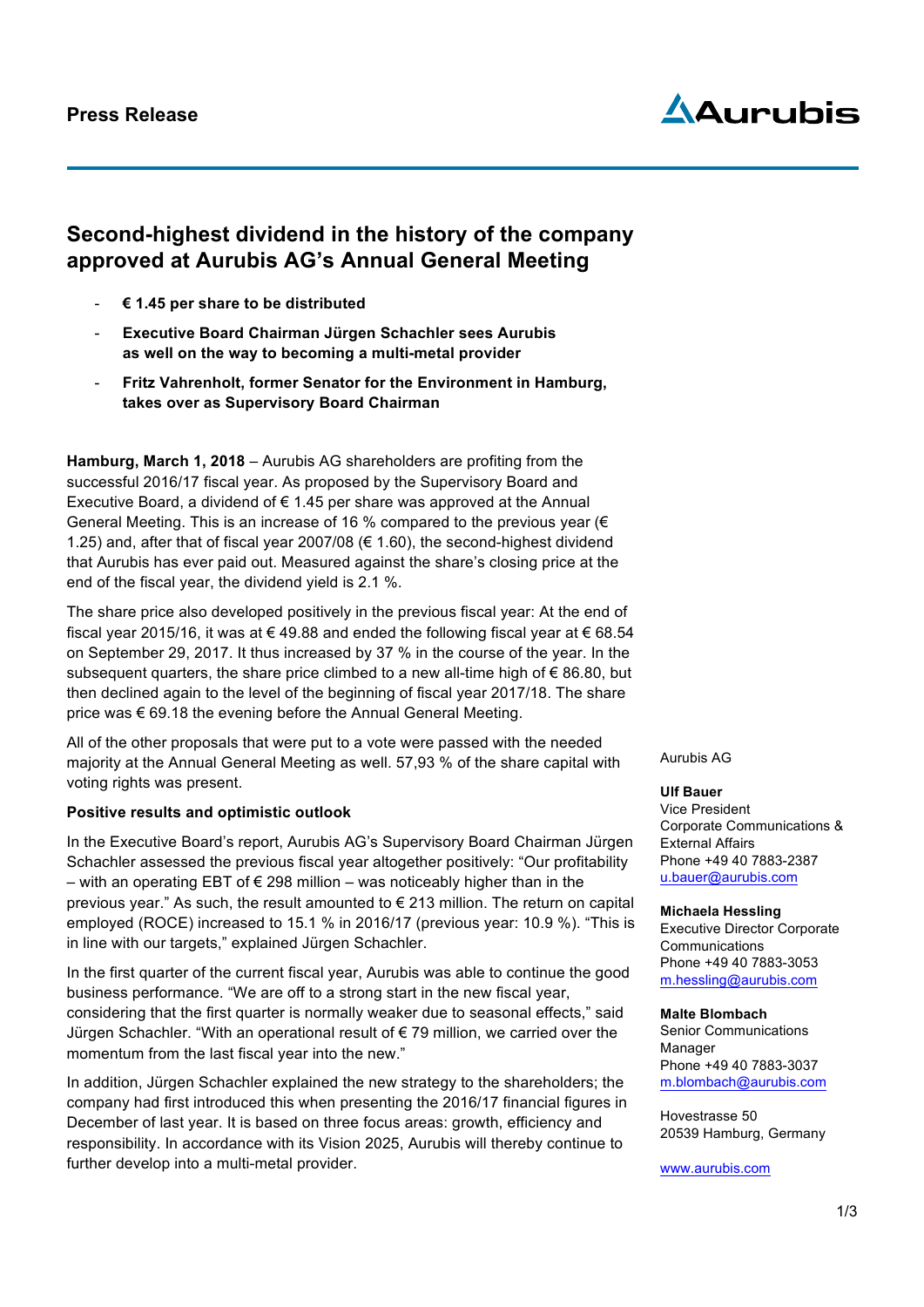# Adurubis

Schachler said that the "Future Complex Metallurgy" (FCM) project is a crucial project for internal growth, in support of the strategy, and cast a glance ahead: "With FCM, we will be able to expand our raw material base significantly. This represents the development of an innovative metallurgical process, which will generate a positive contribution to earnings of  $\epsilon$  80 million (EBITDA) per year from fiscal year 2022/23 onwards."

The initiated full acquisition of Deutsche Giessdraht GmbH, which is subject to approval by the antitrust authorities, and the planned sale of the Flat Rolled Products segment to Wieland-Werke AG are, according to Schachler, a sign of the dedication with which the company is pursuing further development. "As you can see, we are in the middle of putting our strategy into practice!"

## **Fritz Vahrenholt elected as new Supervisory Board chairman**

New elections for the Supervisory Board's shareholder representatives were also held at Aurubis AG's Annual General Meeting. At its constitutive meeting immediately following the Annual General Meeting, the supervisory body designated Prof. Dr. Fritz Vahrenholt as the new chairman of the Supervisory Board. The postdoctoral chemist served as Senator for the Environment in Hamburg and held a number of executive board positions at companies in the energy sector. He has been a member of the Supervisory Board at Aurubis AG since 1999.

In the post of Chairman of the Supervisory Board, he is succeeding Prof. Dr.-Ing. Heinz Jörg Fuhrmann, Executive Board Chairman at Salzgitter AG, who will remain a member of the supervisory body.

Furthermore, shareholders' representatives for the new Supervisory Board were elected at the Annual General Meeting:

- Prof. Dr. Karl Friedrich Jakob, Executive Board Chairman, RWTÜV e.V.
- Dr. Stephan Krümmer, most recently Chairman of Corporate Finance (Germany), M&A division, member of the global "Executive Committee" for M&A, Deloitte
- Dr. Sandra Reich, Director, NKI Institute for Responsible Investments GmbH, and
- Edna Schöne, Executive Board member at Euler Hermes AG.

The Aurubis AG employees had already elected the employees' representatives for the Supervisory Board in November 2017. These are:

- Karl-Heinz Hamacher, Works Council Chairman, Aurubis Stolberg
- Renate Hold-Yilmaz, Works Council Chairman, Aurubis Hamburg
- Jan Koltze, District Manager, IG BCE Hamburg
- Dr. Elke Lossin, Operations Manager of the analytical laboratory, Aurubis **Hamburg**
- Stefan Schmidt, Production Manager EMD/smelting operations, Aurubis Lünen, and